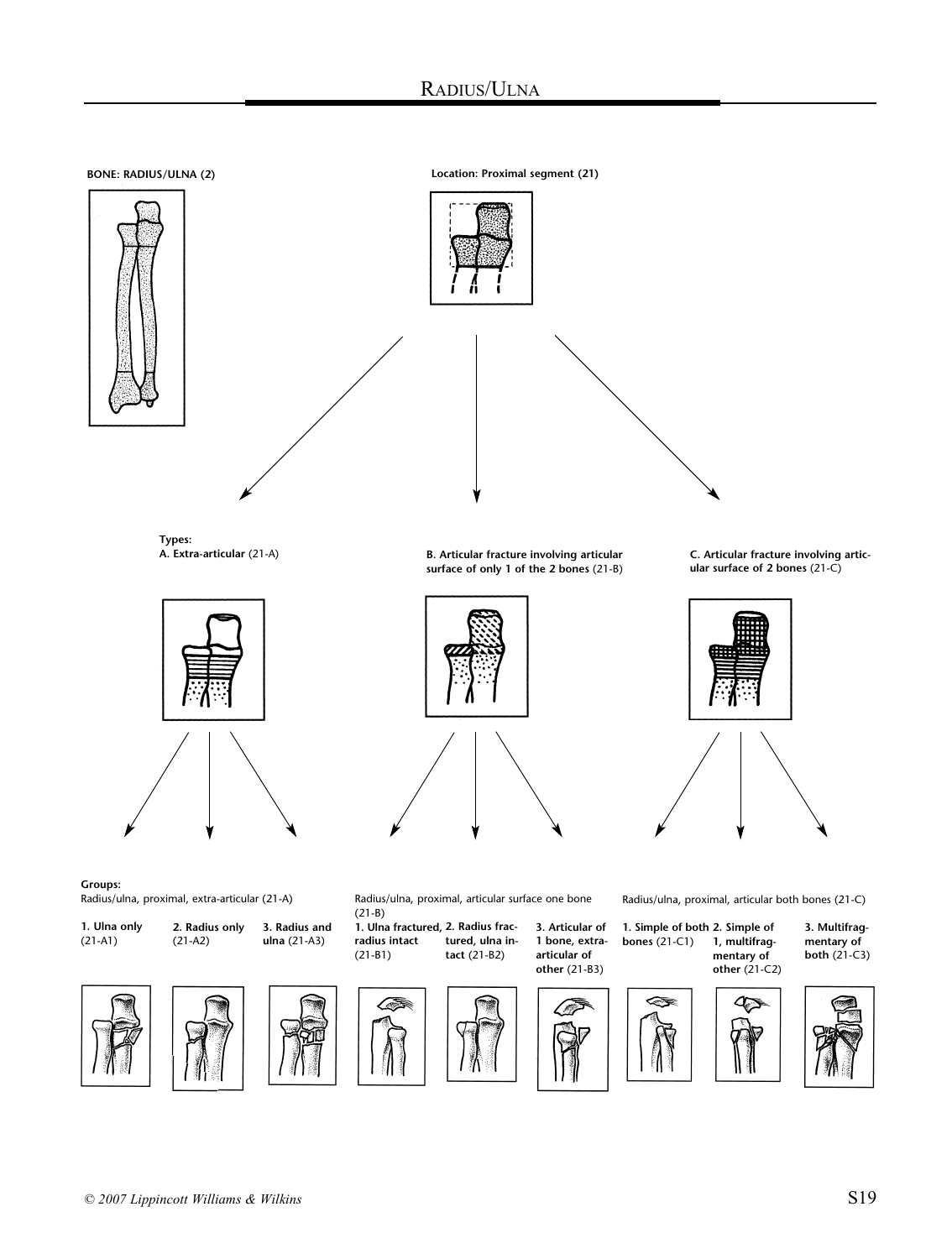**A1**

**Subgroups and Qualifications:**

Radius/ulna, proximal, extra-articular ulna fractured (21-A1) **1. Avulsion of triceps insertion from olecranon** (21-A1.1)







**2. Metaphyseal simple** (21-A1.2) **3. Metaphyseal multifragmentary** (21-A1.3)



Radius/ulna, proximal, extra-articular radius fractured (21-A2)<br>1. Avulsion of bicipital tuberosity of 2. Neck simple (21-A2.2) **1. Avulsion of bicipital tuberosity of radius** (21-A2.1)











Radius/ulna, proximal, extra-articular, fracture both bones (21-A3)<br>1. Simple of both bones (21-A3.1) 2. Multifragmentary of

**A3**



**2. Multifragmentary of 1 bone and simple of other** (21-A3.2) (1) multifragmentary ulna (2) multifragmentary radius



**3. Multifragmentary of both bones** (21-A3.3)

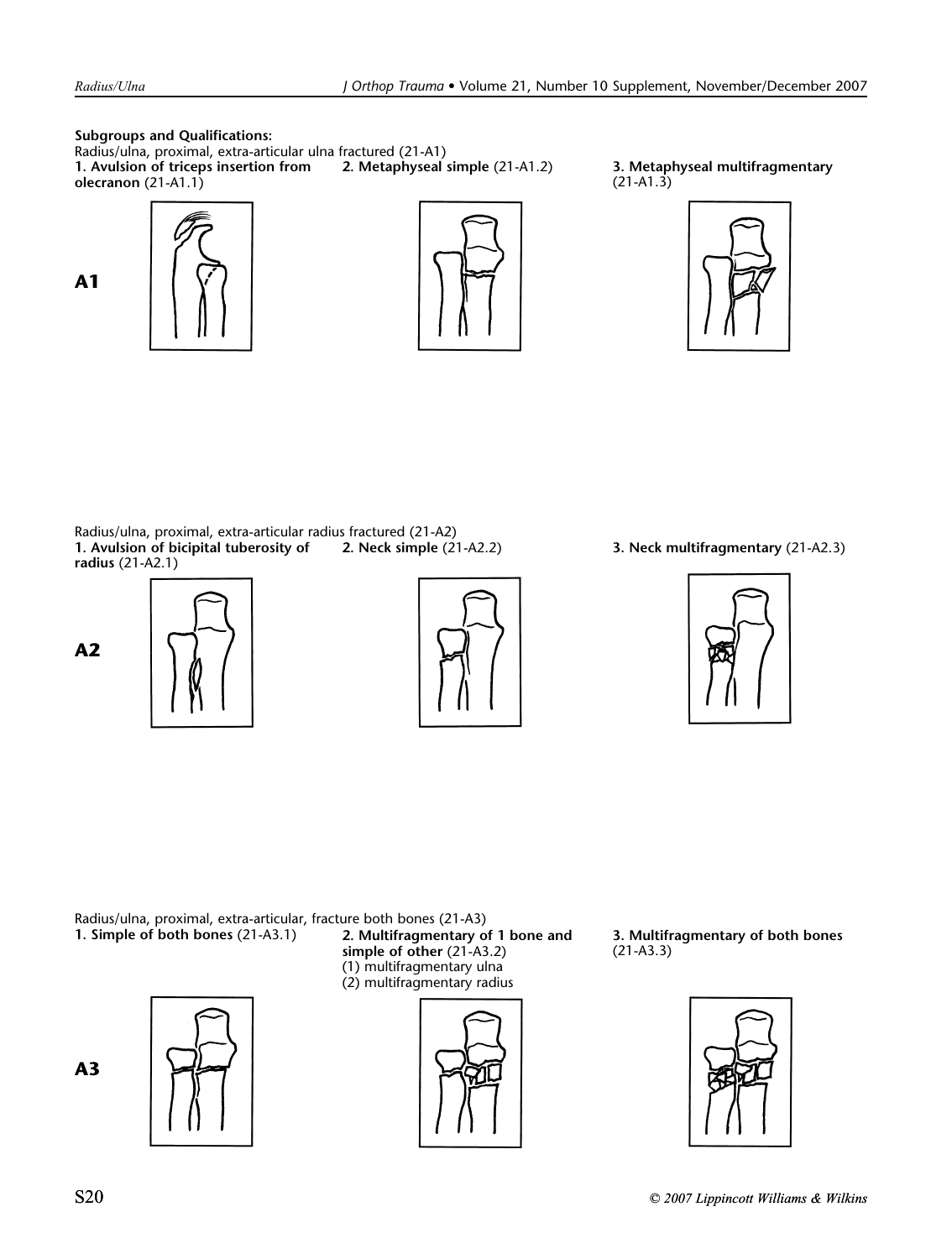Radius/ulna, proximal, articular fracture ulna (21-B1)<br>1. Unifocal (21-B1.1) 2. Bifocal (21-B1.2)

- **1. UnifocaI** (21-B1.1)
- (1) olecranon 1 line
- (2) olecranon 2 lines

**B1**

- (3) olecranon multifragmentary
- (4) coronoid process alone





- **2. Bifocal** (21-B1.2) **3. Bifocal multifragmentary** (21-B1.3)
- (1) multifragmentary olecranon
- (2) multifragmentary coronoid process
- (3) multifragmentary of both



Radius/ulna, proximal, articular, radial fracture (21-B2)

- **1. Simple** (21-B2.1)
- (1) nondisplaced
- (2) displaced





**2. Multifragmentary without depression** (21-B2.2)



**3. Multifragmentary with depression** (21-B2.3)



Radius/ulna, proximal, articular of 1, extra-articular of other (21-B3) **1. Ulna articular simple** (21-B3.1) (1) radius extra-articular simple (2) radius extra-articular multifragmentary (2) ulna extra-articular multifragmentary **2. Radius articular simple** (21-B3.2) (1) ulna extra-articular simple

**B3**





### **3. Articular multifragmentary** (21-B3.3)

(1) ulna, radius extra-articular simple

(2) ulna, radius extra-articular multifragmentary

(3) radius, ulna extra-articular simple (4) radius, ulna extra-articular multifragmentary

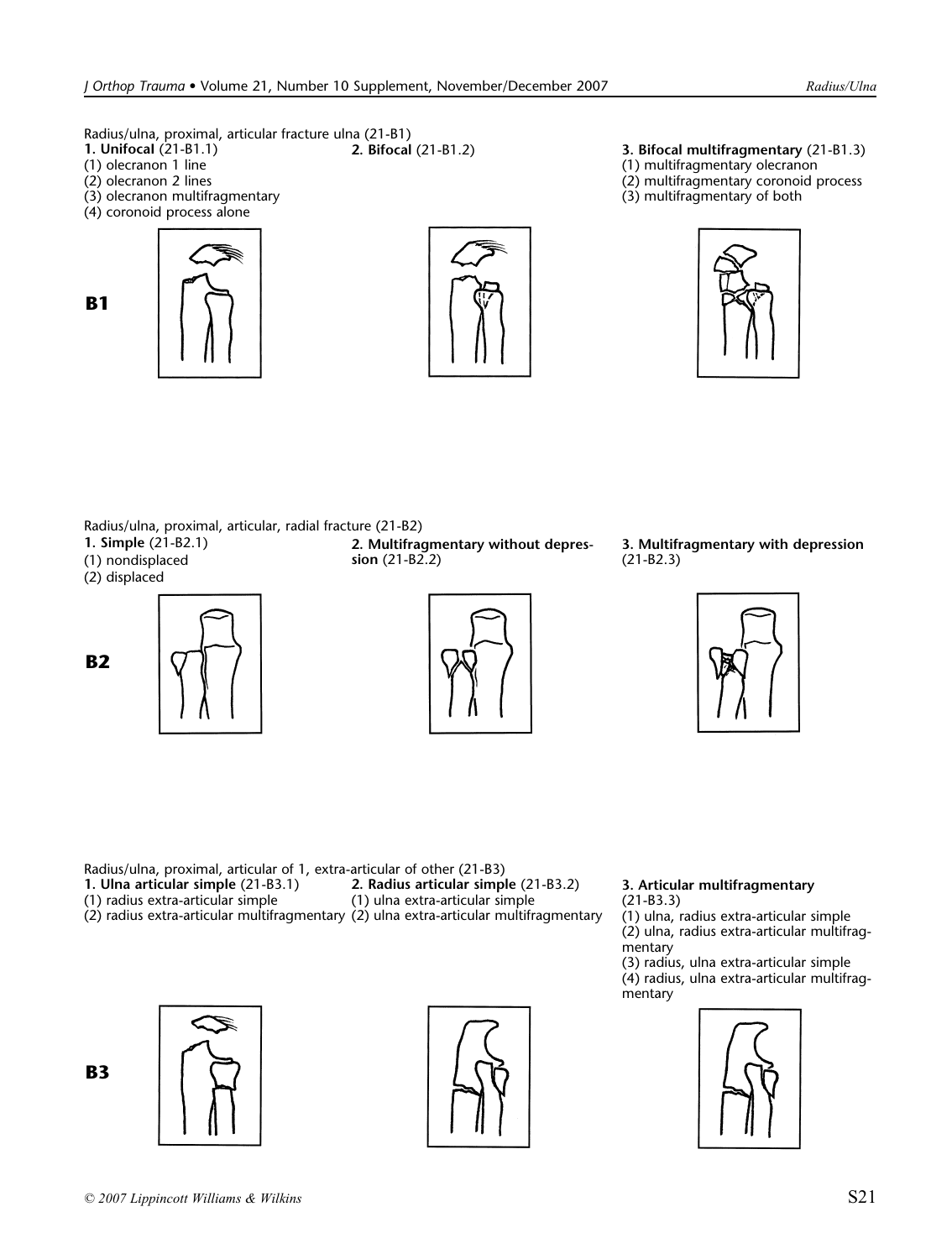Radius/ulna, proximal, articular both simple (21-C1) **1. Olecranon and radial head** (21-C1.1) **2. Coronoid process and radial head** (21-C1.2)

**C1**





Radius/ulna, proximal, articular, both bones, 1 simple the other multifragmentary (21-C2) **1. Olecranon multifragmentary, radial head, simple** (21-C2.1) **2. Olecranon simple, radial head multi-3. Coronoid process simple, radial fragmentary** (21-C2.2)

**head multifragmentary** (21-C2.3)









**2. Ulna, more than 3 fragments** Radius/ulna, proximal, articular multifragmentary both bones (21-C3) **1. 3 fragments both bones** (21-C3.1) **3. Radius, more than 3 fragments**

- (21-C3.2) (1) radius, 3 fragments
- (2) radius, more than 3 fragments







(21-C3.3) (1) ulna, 3 fragments (2) ulna, epiphysio-diaphyseal

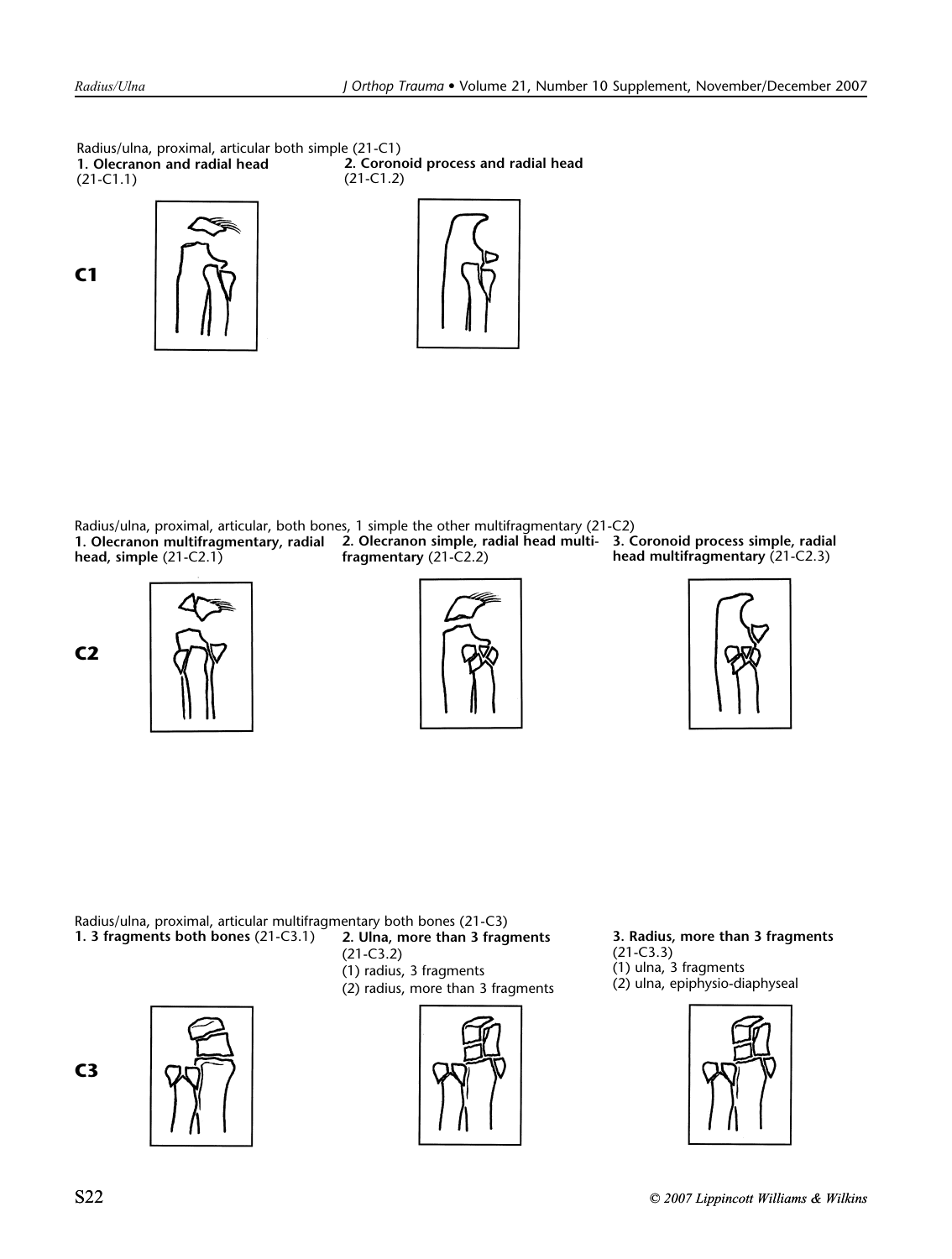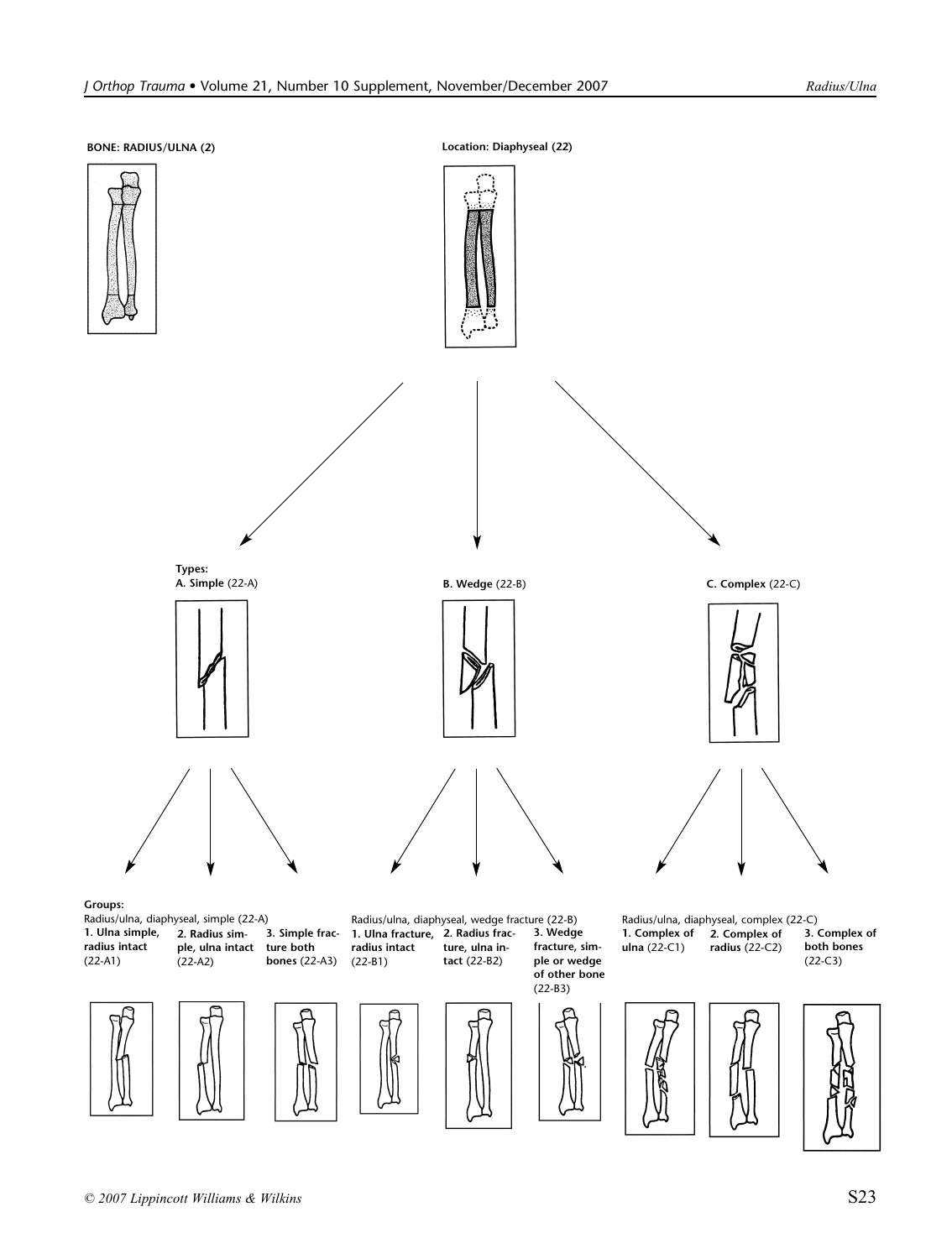# **Subgroups and Qualifications:**

Radius/ulna, diaphyseal, simple fracture of ulna (22-A1)<br>1. Oblique (22-A1.1) 2. Transverse (22-A1.2)







**1. With dislocation of radial head (Monteggia)** (22-A1.3)



Radius/ulna, diaphyseal, simple fracture of radius (22-A2)<br>1. Oblique (22-A2.1) 2. Transverse







**1. Oblique** (22-A2.1) **2. Transverse** (22-A2.2) **3. With dislocation of distal radioulnar joint (Galeazzi)** (22-A2.3)



Radius/ulna, diaphyseal, simple fracture of both bones (22-A3)

- (1) without dislocation
- (2) with dislocation of radial head (Monteggia)
- (3) with dislocation of distal radioulnar joint (Galeazzi)

(based on level of radial fracture)<br>**1. Radius, proximal zone** (22-A3.1)









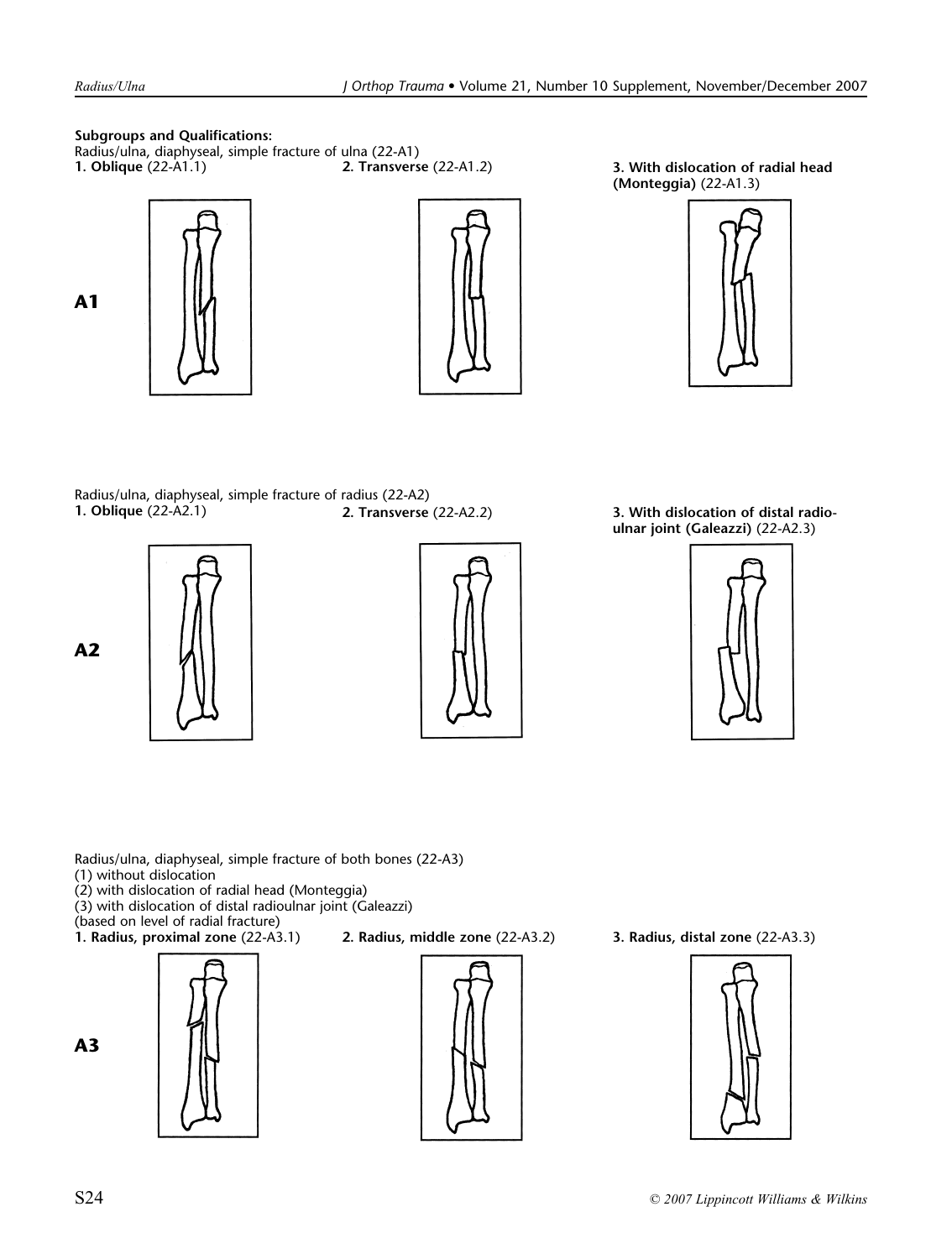Radius/ulna, diaphyseal, wedge fracture of ulna (22-B1)<br>1. Intact wedge (22-B1.1) 2. Fragment





**1. Intact wedge** (22-B1.1) **2. Fragmented wedge** (22-B1.2) **3. With dislocation of radial head (Monteggia)** (22-B1.3)



**2. Fragmented wedge** (22-B2.2) **3. With dislocation of distal radio-**Radius/ulna, diaphyseal, wedge fracture of radius (22-B2) **1. Intact wedge** (22-B2.1)

**B2**

**B1**





**ulnar joint (Galeazzi)** (22-B2.3)



Radius/ulna, diaphyseal, wedge of 1, simple or wedge of other (22-B3) (1) without dislocation

(2) with dislocation of radial head (Monteggia)

(3) with dislocation of distal radioulnar joint (Galeazzi)

**1. Ulna wedge, simple fracture radius** (22-B3.1)



**B3**

**2. Radial wedge, simple fracture of ulna** (22-B3.2)



**3. Radial and ulnar wedge** (22-B3.3)

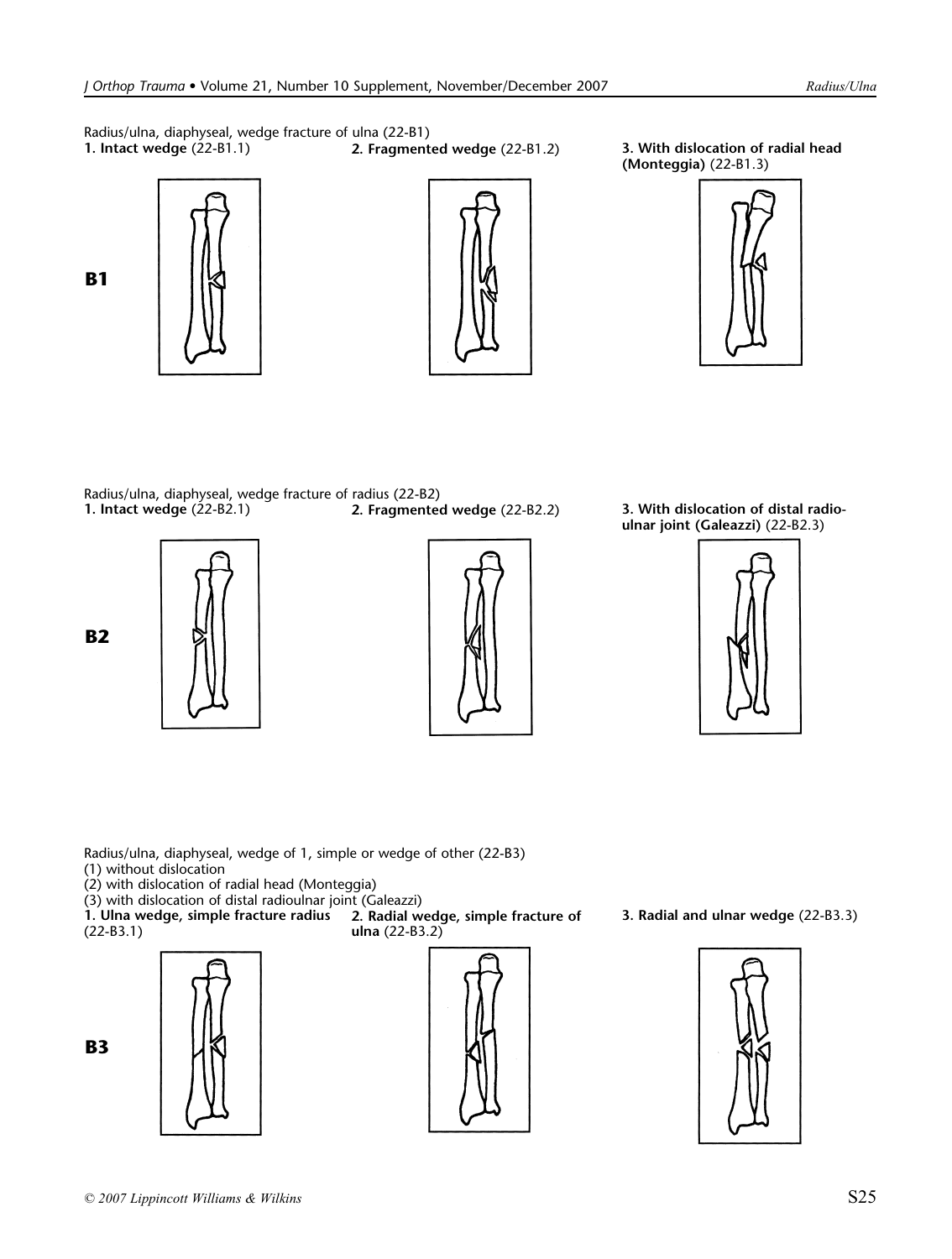Radius/ulna, diaphyseal, complex fracture of ulna (22-C1) **1. Bifocal, radius intact** (22-C1.1) (1) without dislocation (2) with radial head dislocated (Monteggia) **2. Bifocal with radial fracture** (22-C1.2) (1) radius simple (2) radius wedge (1) radius intact (2) radius simple (3) radius wedge

**C1**

**C2**



**3. Irregular of ulna** (22-C1.3)



Radius/ulna, diaphyseal, complex fracture of radius (22-C2) **1. Bifocal, ulna intact** (22-C2.1) (1) without dislocation

(2) with dislocation of distal radioulnar joint (Galeazzi)



**2. Bifocal, ulna fracture** (22-C2.2) (1) simple ulna (2) wedge ulna



**3. Irregular** (22-C2.3) (1) ulna intact (2) ulna simple (3) ulna wedge



Radius/ulna, diaphyseal, complex of both bones (22-C3)<br>1. Bifocal (22-C3.1) 2. Bifocal of

**2. Bifocal of 1, irregular of other** (22-C3.2) (1) bifocal radius, irregular ulna (2) bifocal ulna, irregular radius



**3. Irregular** (22-C3.3)



**C3**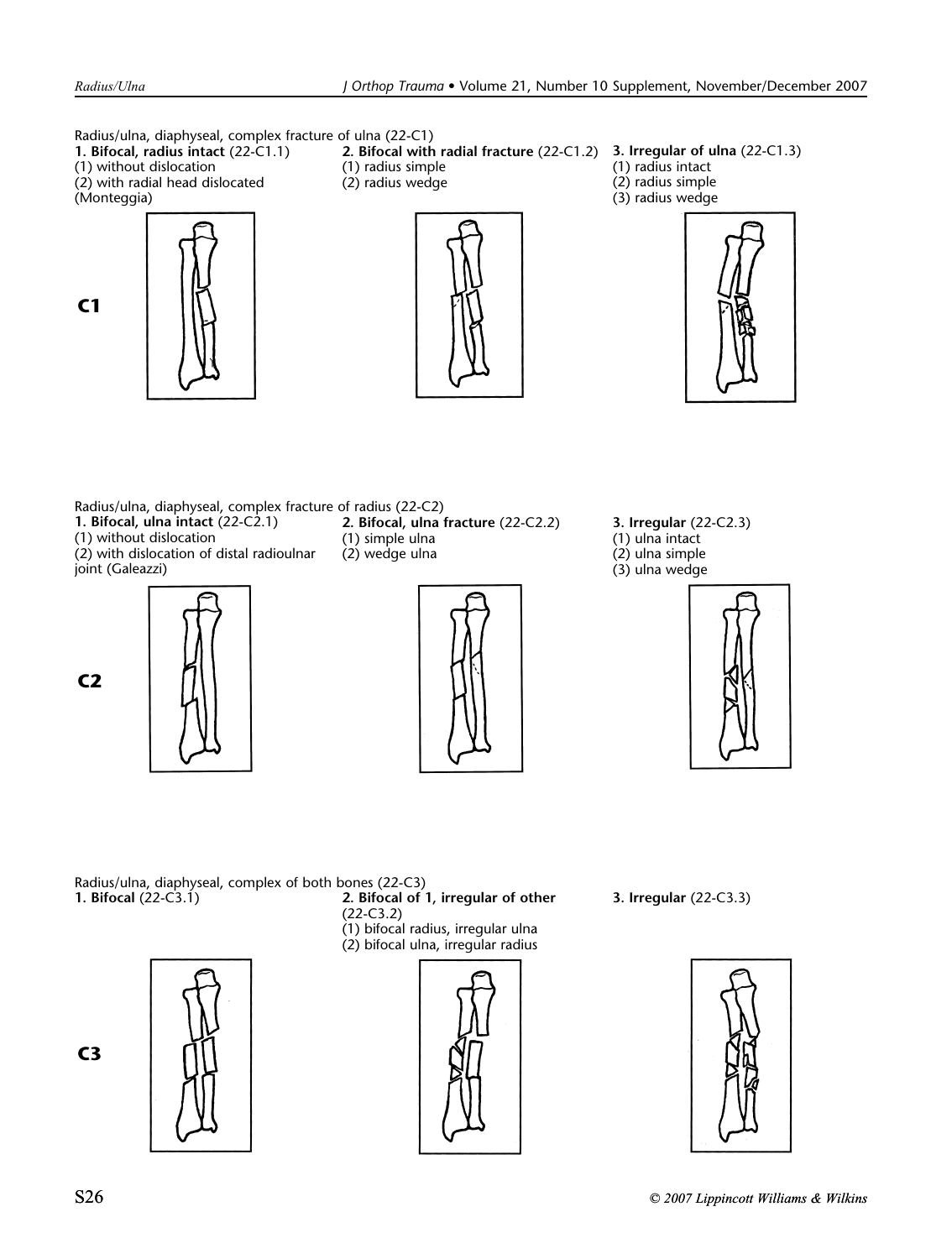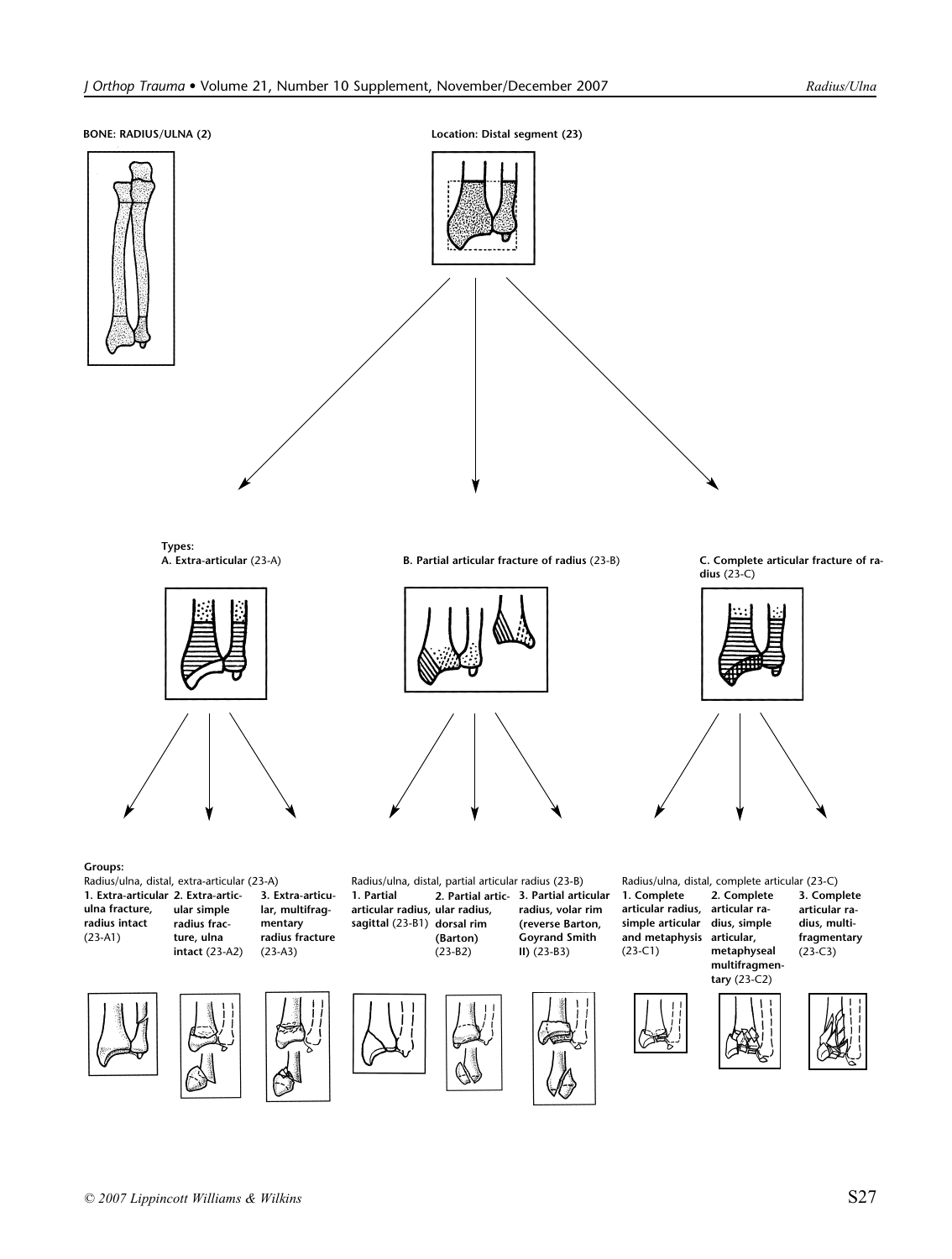**A1**

## **Subgroups and Qualifications:**

Radius/ulna, distal, extra-articular fracture of ulna (23-A1)<br>1. Ulna styloid process (23-A1.1) 2. Metaphyseal simple (23-A1.2)

**1. Ulna styloid process** (23-A1.1) **2. Metaphyseal simple** (23-A1.2) **3. Metaphyseal multifragmentary** (23-A1.3) (1) wedge (2) complex



Radius/ulna, distal, extra-articular fracture of radius, simple metaphyseal and impacted (23-A2)

- (1) radioulnar dislocation (fracture of styloid process)
- (2) simple fracture of ulnar neck
- (3) multifragmentary fracture of ulnar neck
- (4) fracture of ulna head
- (5) fracture of ulna head and neck

(6) fracture proximal to ulnar neck **1. Transverse, no tilt, but may be** 

**axially shortened** (23-A2.1)





**2. With dorsal tilt, oblique fracture upward and back (Pouteau-Colles)** (23-A2.2)



**3. Volar tilt, oblique upwards and forward (Goyrand-Smith)** (23-A2.3)



Radius/ulna, distal, extra-articular fracture of radius, multifragmentary (23-A3)

- (1) radioulnar dislocation (fracture of styloid process)
- (2) simple fracture of ulnar neck
- (3) multifragmentary fracture of ulnar neck
- (4) fracture of ulna head
- (5) fracture of ulna head and neck

(6) fracture proximal to ulnar neck

**1. Impacted with axial shortening** (23-A3.1)



**2. With a wedge** (23-A3.2) **3. Complex** (23-A3.3)





**A3**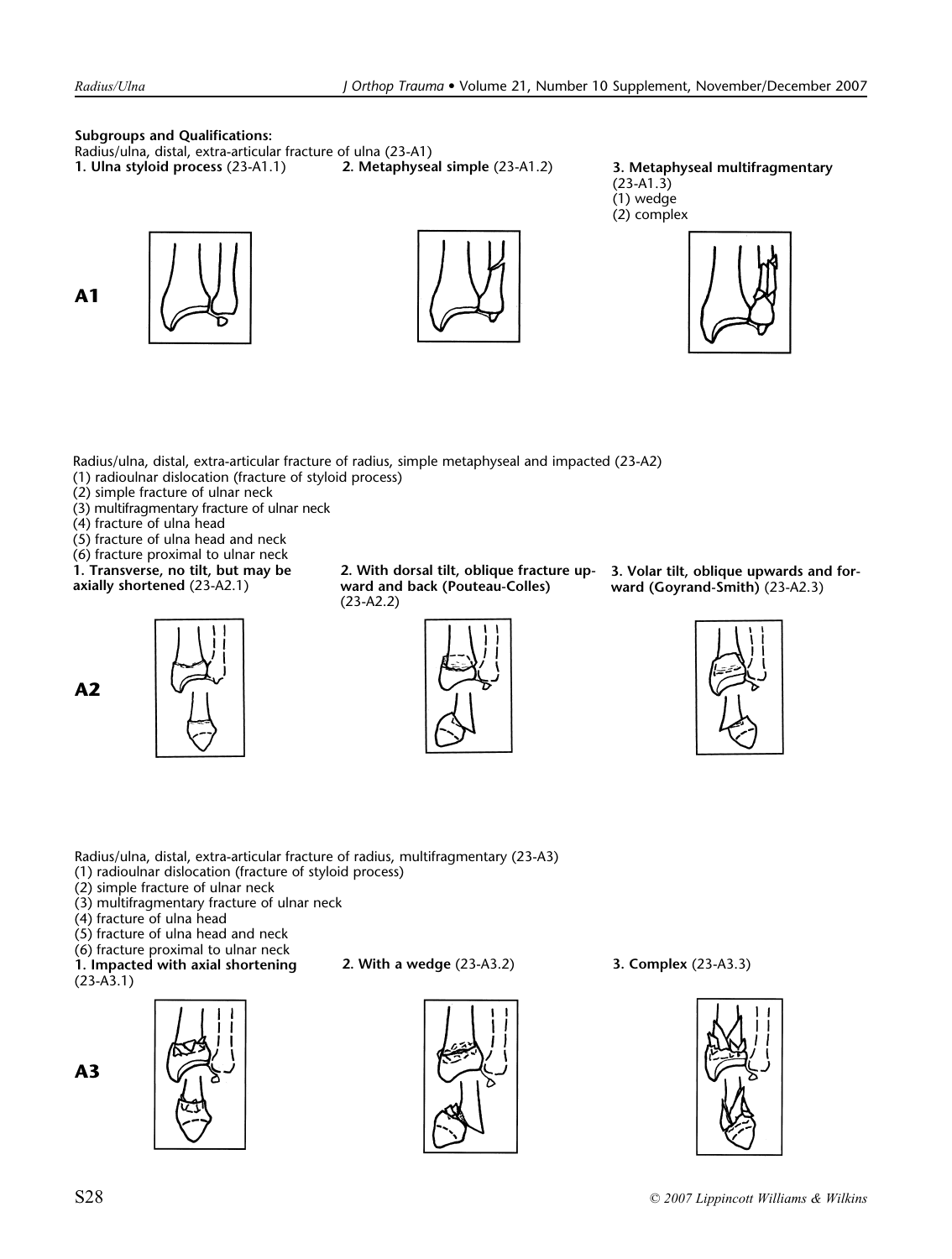Radius/ulna, distal, partial articular fracture of radius, sagittal (23-B1)

- (1) radioulnar dislocation (fracture of styloid process)
- (2) simple fracture of ulnar neck
- (3) multifragmentary fracture of ulnar neck
- (4) fracture of ulna head

**B1**

- (5) fracture of ulna head and neck
- (6) fracture proximal to ulnar neck
- 



**1. Lateral simple** (23-B1.1) **2. Lateral multifragmentary** (23-B1.2) **3. Medial** (23-B1.3)







Radius/ulna, distal, partial articular fracture of radius, dorsal rim (Barton's) (23-B2)

- (1) radioulnar dislocation (fracture of styloid process)
- (2) simple fracture of ulnar neck
- (3) multifragmentary fracture of ulnar neck
- (4) fracture of ulna head
- (5) fracture of ulna head and neck
- (6) fracture proximal to ulnar neck
- 

**B2**



**1. Simple** (23-B2.1) **2. With lateral sagittal fracture** (23-B2.2)



**3. With dorsal dislocation of carpus** (23-B2.3)



Radius/ulna, distal, partial articular fracture of radius, volar rim (reverse Barton's, Goyrand-Smith II) (23-B3) (1) radioulnar dislocation (fracture of styloid process)

- (2) simple fracture of ulnar neck
- (3) multifragmentary fracture of ulnar neck
- (4) fracture of ulna head
- (5) fracture of ulna head and neck
- (6) fracture proximal to ulnar neck
- **1. Simple with small fragment**

(23-B3.1)





**2. Simple with larger fragment** (23-B3.2)



**3. Multifragmentary** (23-B3.3)